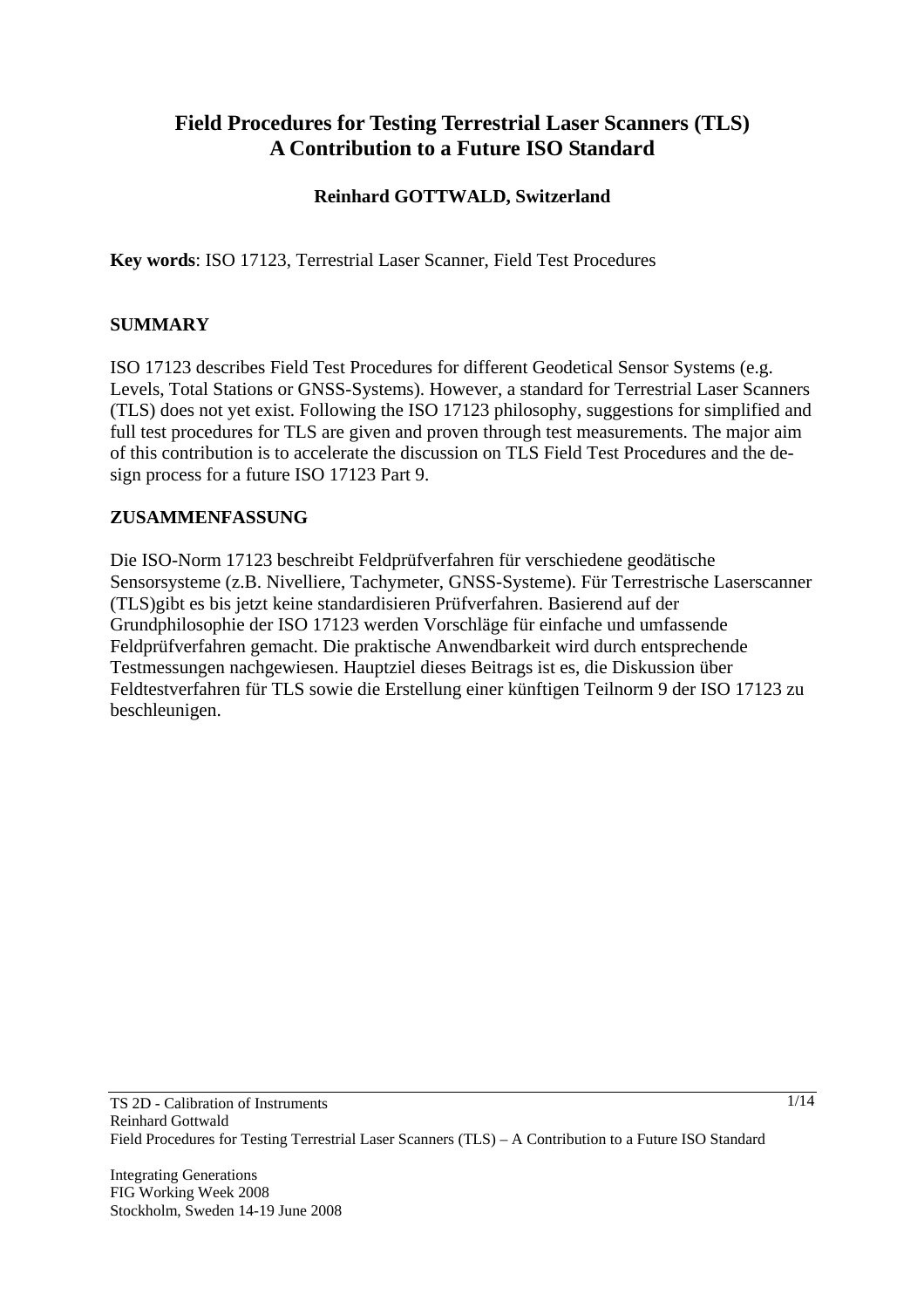# **Field Procedures for Testing Terrestrial Laser Scanners (TLS) A Contribution to a Future ISO Standard**

### **Reinhard GOTTWALD, Switzerland**

### **1. TEST PROCEDURES FOR TLS**

More than 10 years ago the first field-suited Terrestrial Laserscanning Systems (TLS) were introduced onto the market. Since then these systems have established a firm place in the 'geodetic metrology toolbox'. The first suggestions for system calibrations, system tests and accuracy checks for TLS (e.g. Lichti 2000a, Lichti 2000b) were published at nearly the same time.

Most of the published investigations are based on more or less time-consuming field or laboratory tests (e.g. Kersten et. al. 2005, Staiger 2005, Wehmann 2007, Kern 2008, Mechelke 2008), which are hardly suitable for a simple and quick system test by the user on site. These (scientific) investigations could prove the limits and metrological particularities of the systems, however. As well, they showed valuable perceptions for the practical use of TLS.

The first considerations for simplified field tests for TLS were already made in 2001(Mueller, Wuersch 2001). Heister has taken up the topic on basis of the VDI recommendation 2634 (Optical 3D-Measuring Systems - …) and suggests standardized test procedures for TLS (Heister 2005). These suggestions do not completely correspond however to the basic philosophy of the ISO 17123 standard, which was published in 2001.

### **2. ISO 17123 – STRUCTURE AND BASIC PHILOSOPHY**

Testing and checking of geodetic sensor systems using standardized test procedures has a long history. Examples are the German DIN 18723 (Field procedures for accuracy testing of geodetic instruments), the ISO 8332 (Building construction - Measuring instruments - Procedures determining accuracy in use, part 1 - 8) as well as the ISO 17857 (Optics and optical instruments - Field procedures for determining accuracy, part 2 - 4). Common to all these standards is that the potential user in practice has only very insufficient knowledge about them. The execution of the described procedures is mostly very time-consuming and therefore not very practical in use. The ISO TC172 SC6 started to discuss more user-friendly test procedures already in about 1985.

In 1994 the FIG commission 5 WG 5.1 under the direction of J.-M. Becker recommended '*Procedures for Routine Checks of Electro-Optical Distance Meters (EDM)'* (FIG 1994). These recommendations - with a trailblazing cost-use-optimized test strategy - gave among other things the impetus for a new ISO standard (Huep 2001, Gottwald 2001, Zeiske 2001) - *ISO 17123 Field procedures for testing geodetic and surveying instruments* - which was published between 2001 and 2007 in 8 parts.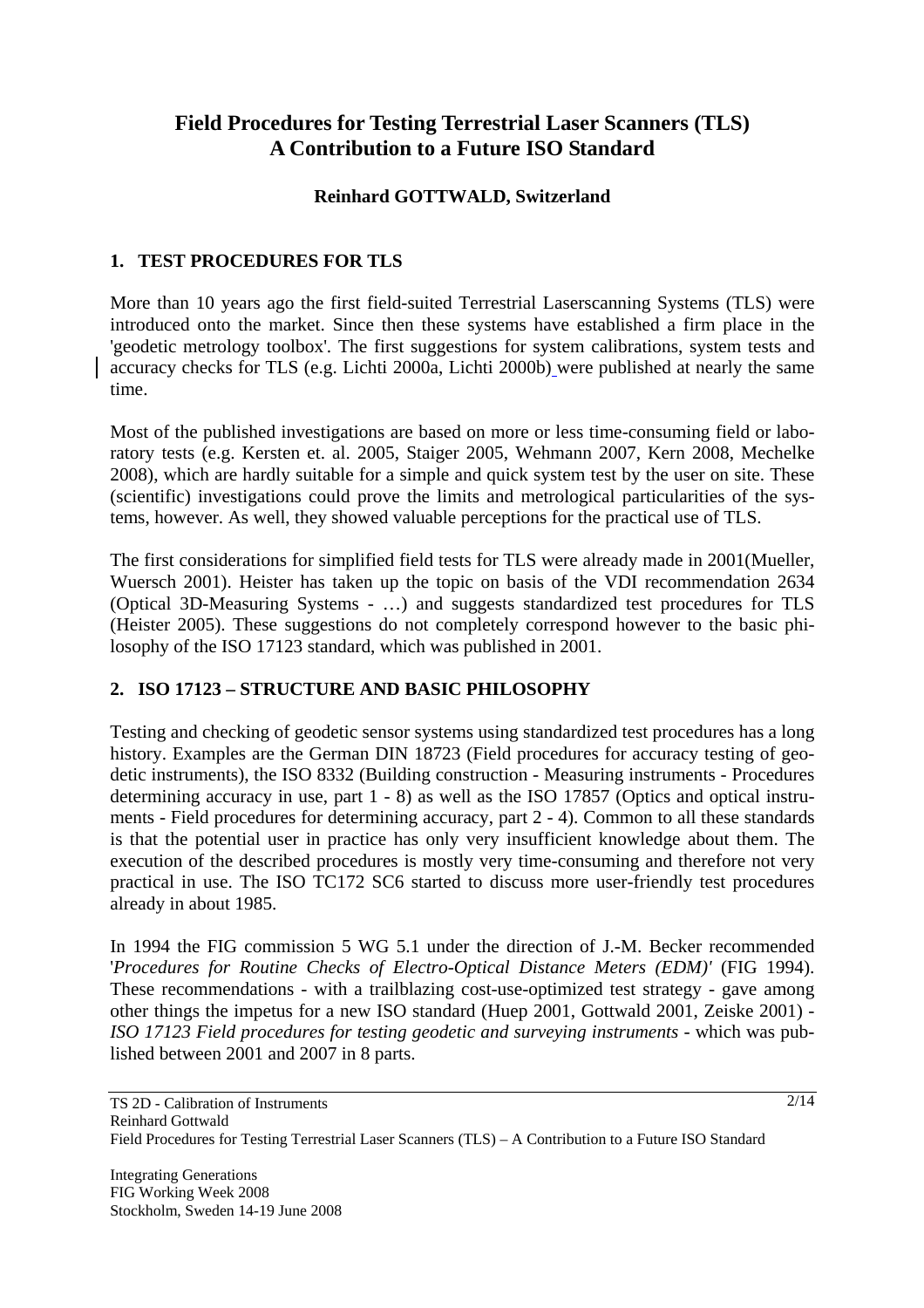

Fig. 1 Structure of ISO17123

In order to define practice-suited and user-friendly test procedures for the respective sensor systems, ISO 17123 is split into 'simplified test procedures' and 'full test procedures'.

'Simplified test procedures'

- Supervises the adherence to a given deviation with a minimized time consumption for measurements and evaluation
- The computed standard deviations are based on a small sample size. The significance of these values is very limited

'Full test procedures'

- Due to a larger sample size the computed experimental standard deviations are significant for the evaluation of the measurement accuracy.
- The computed (experimental) standard deviations can be compared on the basis of statistical tests (with the specified given value [manufacturer's specification], with another test set up with the same instrument, with the same instrument in another setup and with another operator, with an earlier or later test setup, with a setup in the same constellation but another instrument, …).
- The calculation equations required for the data processing of the 'full test procedures' are given in each sub part of ISO 17123.

# **3. A CONTRIBUTION TO A NEW ISO STANDARD FOR TLS**

With the publication of ISO standard 17123 part 8 (GNSS field measurement systems in real time kinematic (RTK)) in September 2007, TLS are the only remaining geodetical measuring systems without standardized field test procedures. In accordance with the chair of ISO TC172/SC6 and with support of Leica Geosystems AG Heerbrugg, Switzerland basic ideas for simplified and full field test procedures for TLS have been worked out in a diploma thesis at the University of Applied Sciences Northwestern Switzerland (Rothweiler and Schmid 2007). For the test measurements, 3 TLS (1 Leica ScanStation 2, 1 Leica HDS6000 (both well calibrated) and 1 Leica ScanStation 2 (not calibrated) were used.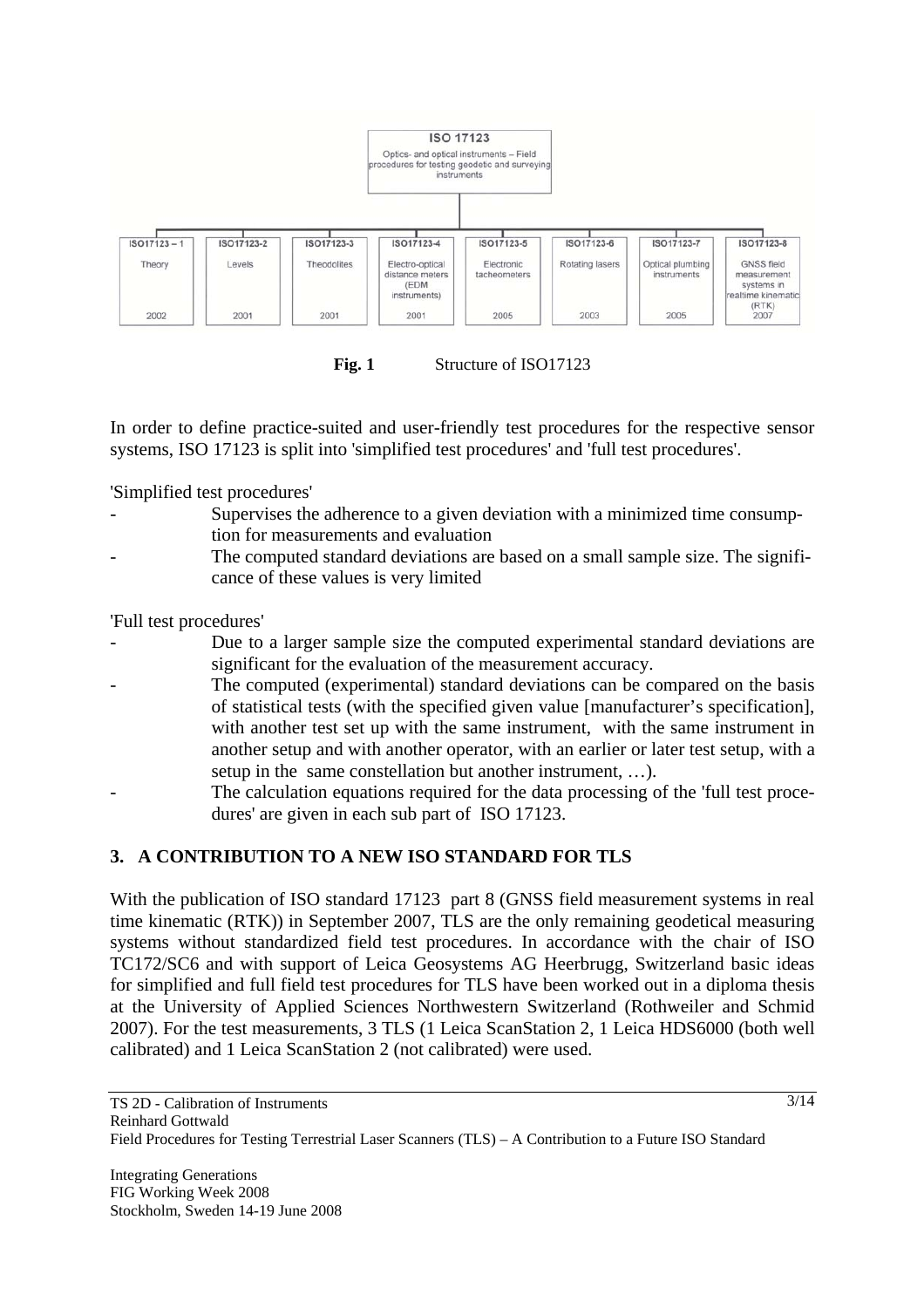In the following chapters the most important results from the thesis are summarized with the main focus on the simplified field test procedures.

# **3.1 Simplified Test Procedures**

In the sense of the basic philosophy of the ISO 17123 standard, the following boundary conditions were given for the development of possible simplified test scenarios for TLS:

- independent of the functional principle (panoramic-, camera-view-, time of flight-, phase measurement-TLS)
- secure detection of distance and/or angle deviations
- use of standard measurement equipment only (i.e. no use of additional reference sensors, e.g. total station or special test equipment)
	- maximum time needed for measurements, evaluation and final decision less than 1 hour

# 3.1.1 Single Distance Procedure (SDP)



Fig. 2 Single Distance Procedure (SDP)

Test Field and test procedure:

- Set up a test line  $1 2$ ; distance  $1 2$  according to the desired range (SDP1:  $1 2$  nearly horizontal; SDP2:  $1 - 2$  with a significant height difference)
- Set up TLS in station 1 in line with target 1 and 2; measure targets 1 and 2 (setup 1)
- Set up TLS in station 2 perpendicular to line  $1 2$ ; measure targets 1 and 2 (setup 2)
- Calculate distance  $1 2$  out of setup 1 and 2; compare the distance difference with the permitted deviation -> decision ok/not ok

# 3.1.2 Crossed Double Distance Procedure (CDP)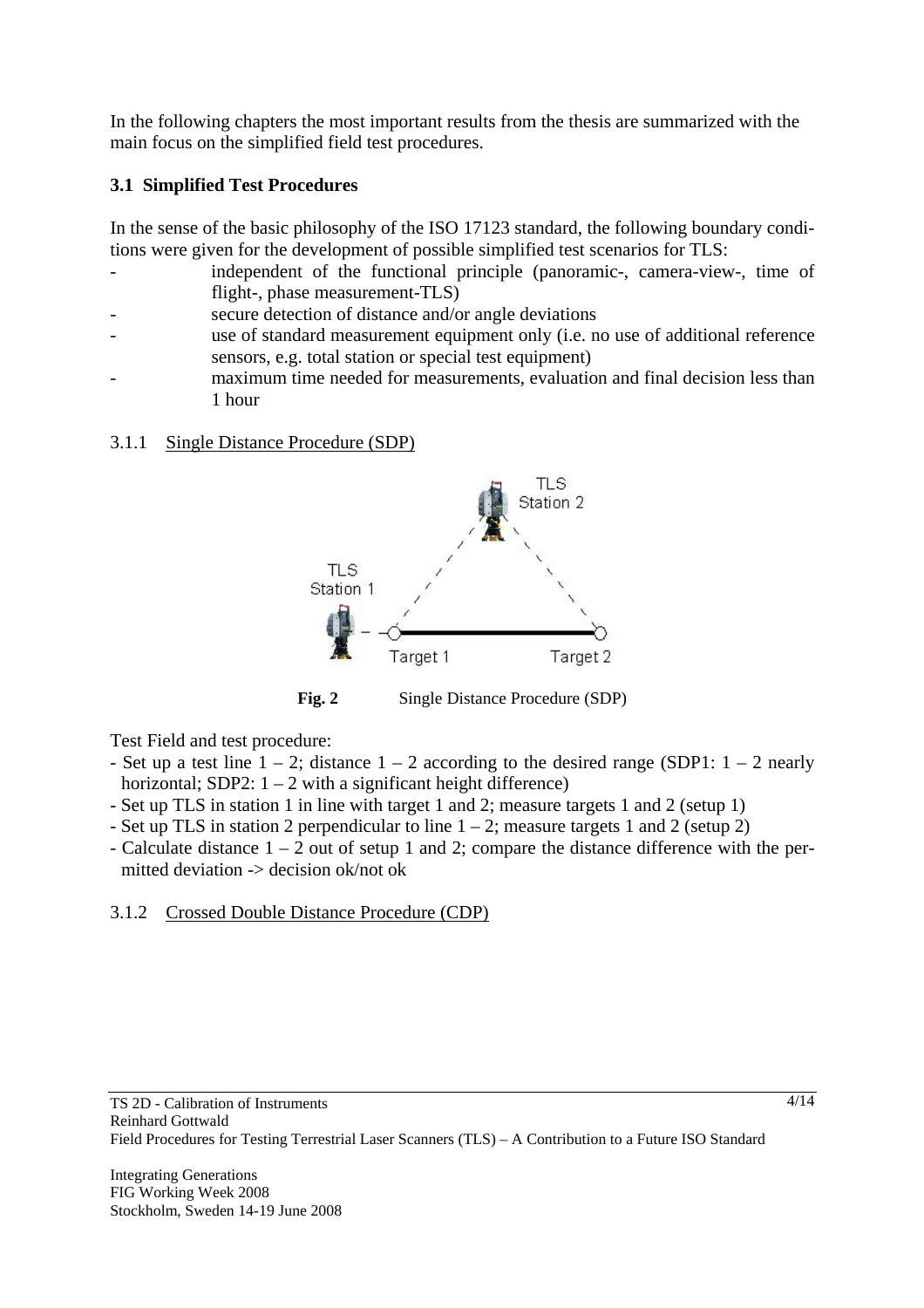

**Fig. 3** Crossed Double Distance Procedure (CDP)

Test Field and test procedure:

- Set up two perpendicular test lines  $(1 2, 3 4)$ ; distances according to the desired range (CDP1: targets  $1 - 4$  in a nearly horizontal plane; CDP2: target 2 or 4 at a significantly different height than the other 3 targets)
- Set up TLS in station 1 in line with target 1 and 2; measure targets  $1 4$  (setup 1)
- Set up TLS in station 2 in line with target 3 and 4; measure targets  $1 4$  (setup 2)
- Calculate distance  $1 2$  and  $3 4$  out of setup 1 and 2; compare the distance difference with the permitted deviation -> decision ok/not ok

With CDP2 it is possible to determine a deviation in the vertical angle measurement too.

### 3.1.3 Triangle Procedure (TP)

Test Field and test procedure:

- Set up three targets in a nearly equal-leg triangle; distances according to the desired range; (one of the corner points should be at a significantly different height)
- Set up TLS in station 1; measure targets  $1 3$  (setup 1)
- Set up TLS in station 2; measure targets  $1 3$  (setup 2)
- Calculate distances  $1 2$ ,  $1 3$  and  $2 3$  out of setup 1 and 2; compare the distance difference with the permitted deviation -> decision ok/not ok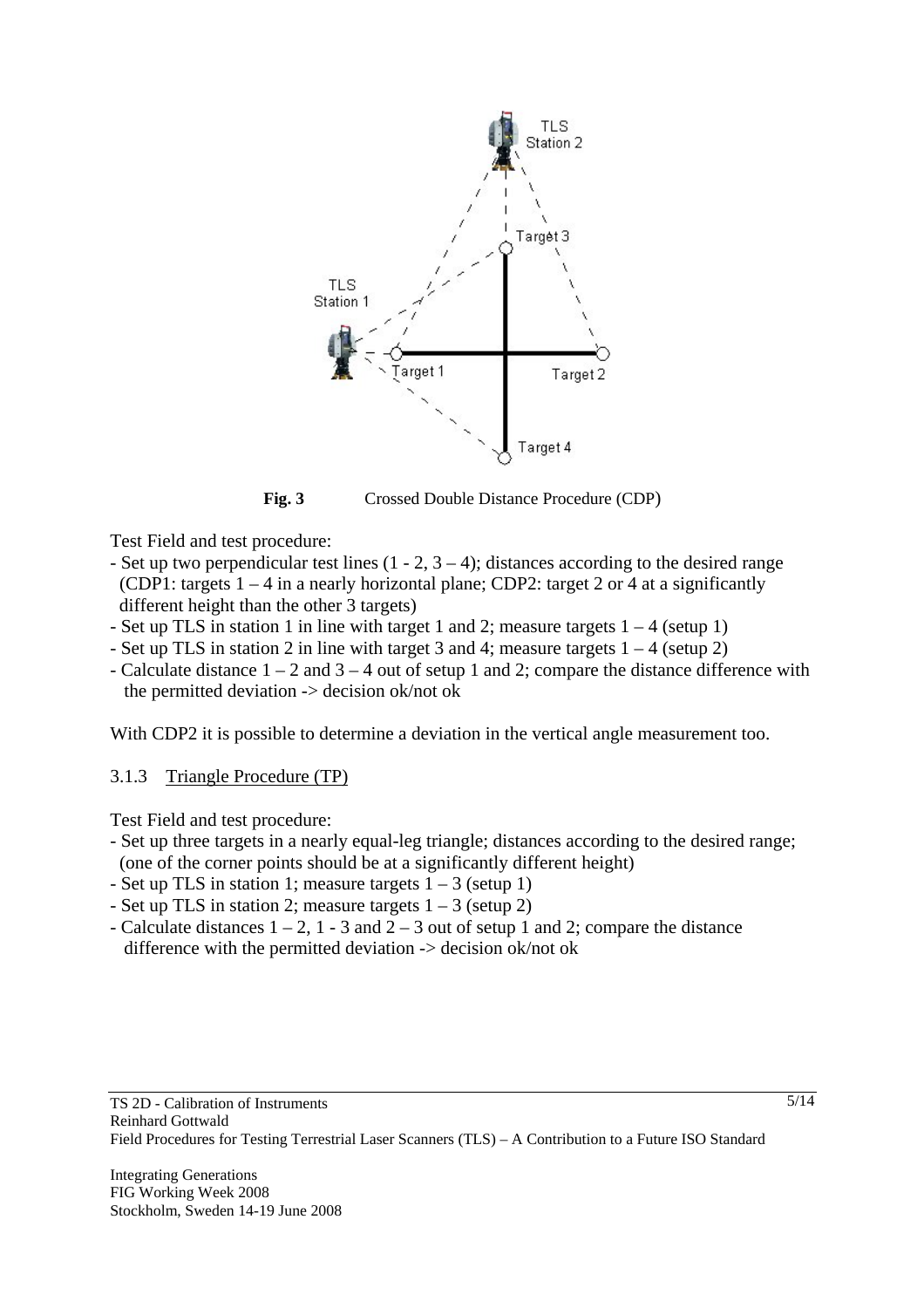



- Set up three targets in a nearly equal-leg triangle; distances according to the desired range; (one of the corner points should be at a significantly different height)
- Set up TLS in station 1; measure targets  $1 3$
- Determine distances  $1 2$ ,  $1 3$ ,  $2 3$ , TLS  $1$ , TLS  $2$  and TLS3

- Calculate distances  $1 - 2$ ,  $1 - 3$  and  $2 - 3$  out of scanning data; compare the calculated with the determined distances and check the distance differences with the permitted deviation -> decision ok/not ok

6/14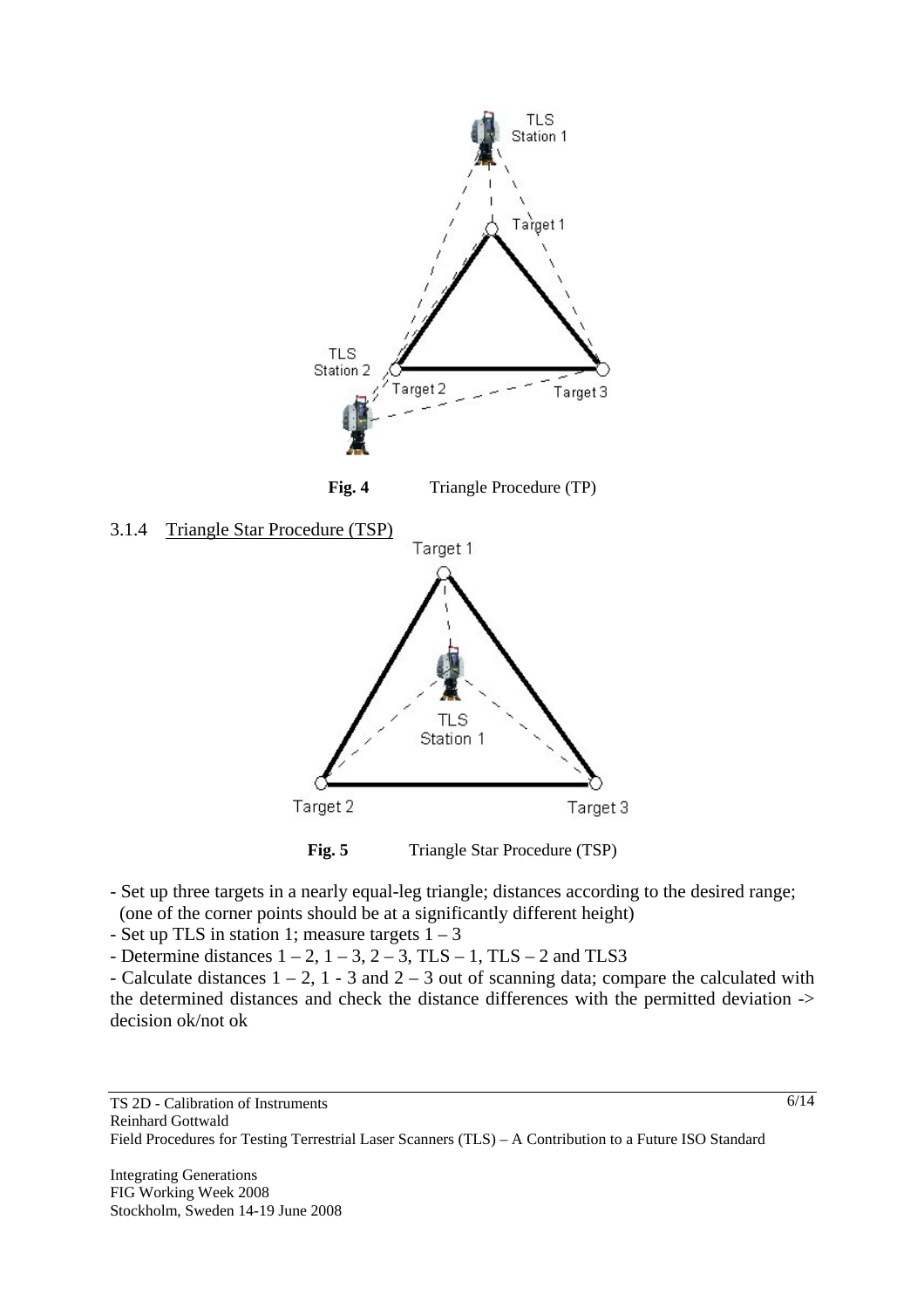This suggested procedure was rejected before the execution of test measurements due to high correlations between distances and angles for the computation of distances 1-2, 1-3 and 2-3 from the scanning data.

# 3.1.5 Test Measurements and Evaluation

The feasibility of the ideas for simplified field tests of TLS described in the previous chapters was proven in practical field tests. Due to operational reasons the measurements with the uncalibrated TLS (=SS2nc) had to be carried out in a separate setup, so that the measured distances do not correspond with the calibrated system measurements (ScanStation2 = SS2,  $HDS6000 = 6000$ . The tolerance value for a distance difference is computed on the assumption of a point accuracy of 4.0 mm for a scanned target and a significance level  $S = 99\%$ . The test setups had been additionally referenced with a Leica TCRP1201 total station.

| Procedure        | <b>TLS</b>         | Line  | TLS Sta- | TLS Sta- | $\Delta = S1-S2$     | Tolerance  | Reference       |
|------------------|--------------------|-------|----------|----------|----------------------|------------|-----------------|
|                  |                    |       | tion 1   | tion 2   | $\lceil$ mm $\rceil$ | $S = 99\%$ | <b>TCRP1201</b> |
|                  |                    |       | [m]      | [m]      |                      | [mm]       | [mm]            |
| SDP1             | SS2                | $1-2$ | 44.198   | 44.199   | $-1$                 | 14         | 44.203          |
|                  | 6000               | $1-2$ |          |          |                      |            |                 |
|                  | SS <sub>2</sub> nc | $1-2$ |          |          |                      |            |                 |
|                  |                    |       |          |          |                      |            |                 |
| SDP <sub>2</sub> | SS2                | $1-2$ | 44.900   | 44.899   |                      | 14         | 44.905          |
|                  | 6000               | $1-2$ |          |          |                      |            |                 |
|                  | SS <sub>2</sub> nc | $1-2$ |          |          |                      |            |                 |
| Total time       | $< 60$ min         |       |          |          |                      |            |                 |

Single Distance Procedure (SDP)

pro: independent of the functional principal; use of standard measurement equipment only; easy to perform; total execution time  $< 60$  minutes con: no redundancy; no independent control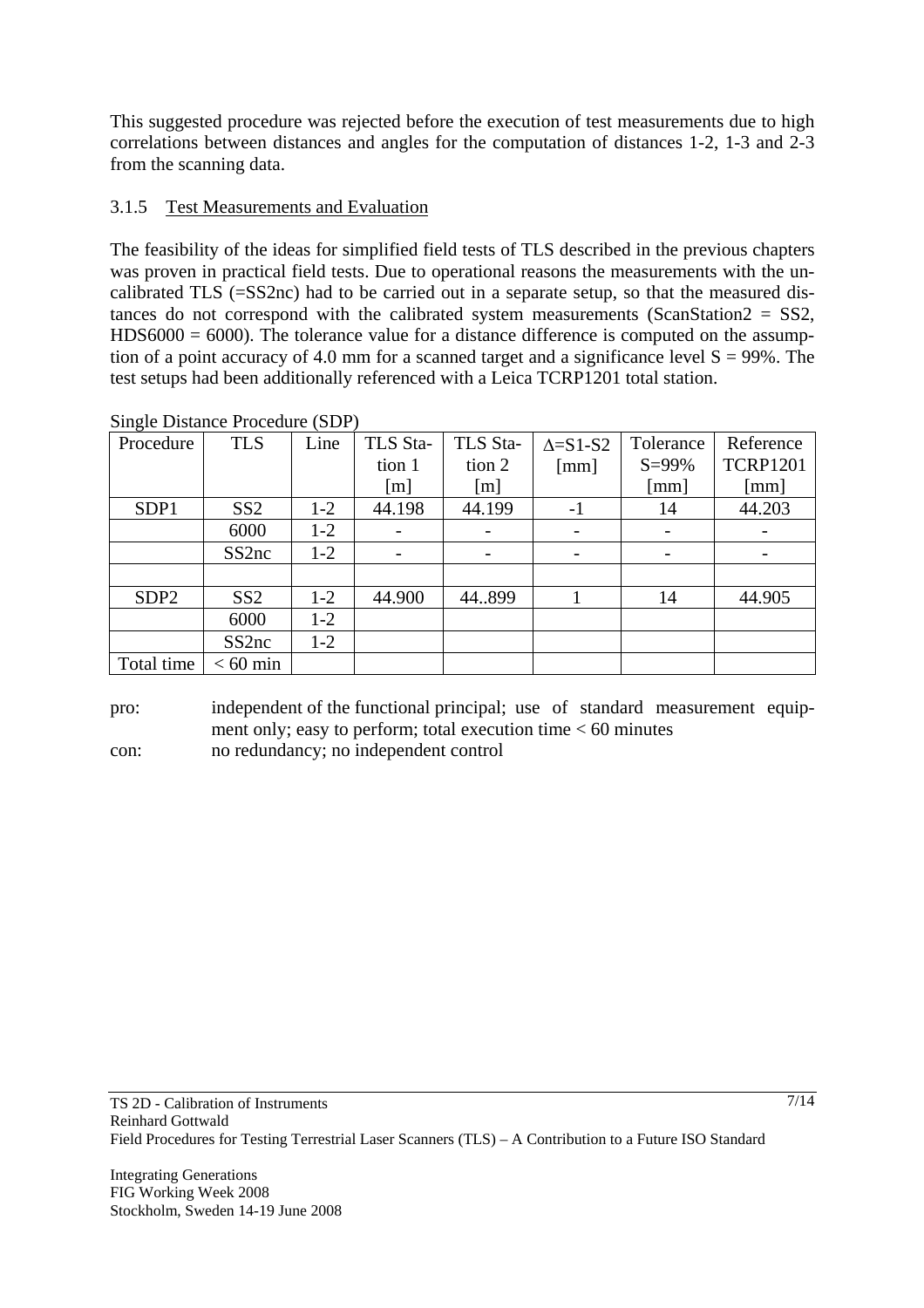| Procedure        | <b>TLS</b>         | Line    | TLS Sta-          | TLS Sta-          | $\Delta = S1-S2$     | Tolerance            | Reference            |
|------------------|--------------------|---------|-------------------|-------------------|----------------------|----------------------|----------------------|
|                  |                    |         | tion 1            | tion 2            | $\lceil$ mm $\rceil$ | $S = 99\%$           | <b>TCRP1201</b>      |
|                  |                    |         | $\lceil m \rceil$ | $\lceil m \rceil$ |                      | $\lceil$ mm $\rceil$ | [mm]                 |
| CDP1             | SS <sub>2</sub>    | $1 - 2$ | 43.046            | 43.046            | $\overline{0}$       | 14                   | 43.049               |
|                  |                    | $3-4$   | 47.478            | 47.481            | $-3$                 |                      | 47.481               |
|                  | 6000               | $1-2$   | 43.050            | 43.048            | $\overline{2}$       | 14                   | 43.049               |
|                  |                    | $3 - 4$ | 47.485            | 47.483            | $\overline{2}$       |                      | 47.481               |
|                  | SS <sub>2</sub> nc | $1 - 2$ | 42.812            | 42.724            | 88                   | 14                   | 42.925               |
|                  |                    | $3-4$   | 47.009            | 47.105            | -96                  |                      | 47.226               |
|                  |                    |         |                   |                   |                      |                      |                      |
| Procedure        | <b>TLS</b>         | Line    | TLS Sta-          | TLS Sta-          |                      | Tolerance            | Reference            |
|                  |                    |         |                   |                   | $\Delta = S1-S2$     |                      |                      |
|                  |                    |         | tion 1            | tion 2            | $\lceil$ mm $\rceil$ | $S = 99\%$           | <b>TCRP1201</b>      |
|                  |                    |         | $\lceil m \rceil$ | $\lceil m \rceil$ |                      | $\lceil$ mm $\rceil$ | $\lceil$ mm $\rceil$ |
| CDP <sub>2</sub> | SS <sub>2</sub>    | $1 - 2$ | 43.046            | 43.046            | $\overline{0}$       | 14                   | 43.049               |
|                  |                    | $3-4$   | 45.911            | 45.911            | $\boldsymbol{0}$     |                      | 45.913               |
|                  | 6000               | $1 - 2$ | 43.050            | 43.048            | $\overline{2}$       | 14                   | 43.049               |
|                  |                    | $3 - 4$ | 45.913            | 45.914            | $-1$                 |                      | 47.481               |
|                  | SS <sub>2</sub> nc | $1-2$   | 42.812            | 42.724            | 88                   | 14                   | 42.925               |
|                  |                    | $3 - 4$ | 45.136            | 44.917            | 219                  |                      | 45.032               |

Crossed Double Distance Procedure (CDP)

pro: independent of the functional principal; use of standard measurement equipment only; easy to perform; total execution time approx. 60 minutes, independent control

con: -

Triangle Procedure (TP)

| Procedure | <b>TLS</b>         | Line    | TLS Sta-          | TLS Sta-          | $\Delta = S1-S2$     | Tolerance  | Reference       |
|-----------|--------------------|---------|-------------------|-------------------|----------------------|------------|-----------------|
|           |                    |         | tion 1            | tion 2            | $\lceil$ mm $\rceil$ | $S = 99\%$ | <b>TCRP1201</b> |
|           |                    |         | $\lceil m \rceil$ | $\lceil m \rceil$ |                      | [mm]       | [mm]            |
| TP1       | SS2                | $1 - 2$ | 45.595            | 45.598            | $-3$                 | 14         | 45.597          |
|           |                    | $2 - 3$ | 47.478            | 47.481            | $-3$                 |            | 47.481          |
|           |                    | $3 - 1$ | 36.051            | 36.051            | 0                    |            | 36.055          |
|           | 6000               | $1-2$   | 45.599            | 45.598            |                      | 14         | 45.597          |
|           |                    | $2 - 3$ | 47.485            | 47.483            | $\overline{2}$       |            | 47.481          |
|           |                    | $3-1$   | 36.055            | 36.049            | 6                    |            | 36.055          |
|           | SS <sub>2</sub> nc | $1 - 2$ | 42.674            | 42.671            | 3                    | 14         | 42.787          |
|           |                    | $2 - 3$ | 47.009            | 47.105            | -96                  |            | 47.226          |
|           |                    | $3-1$   | 36.828            | 36.758            | 70                   |            | 36.931          |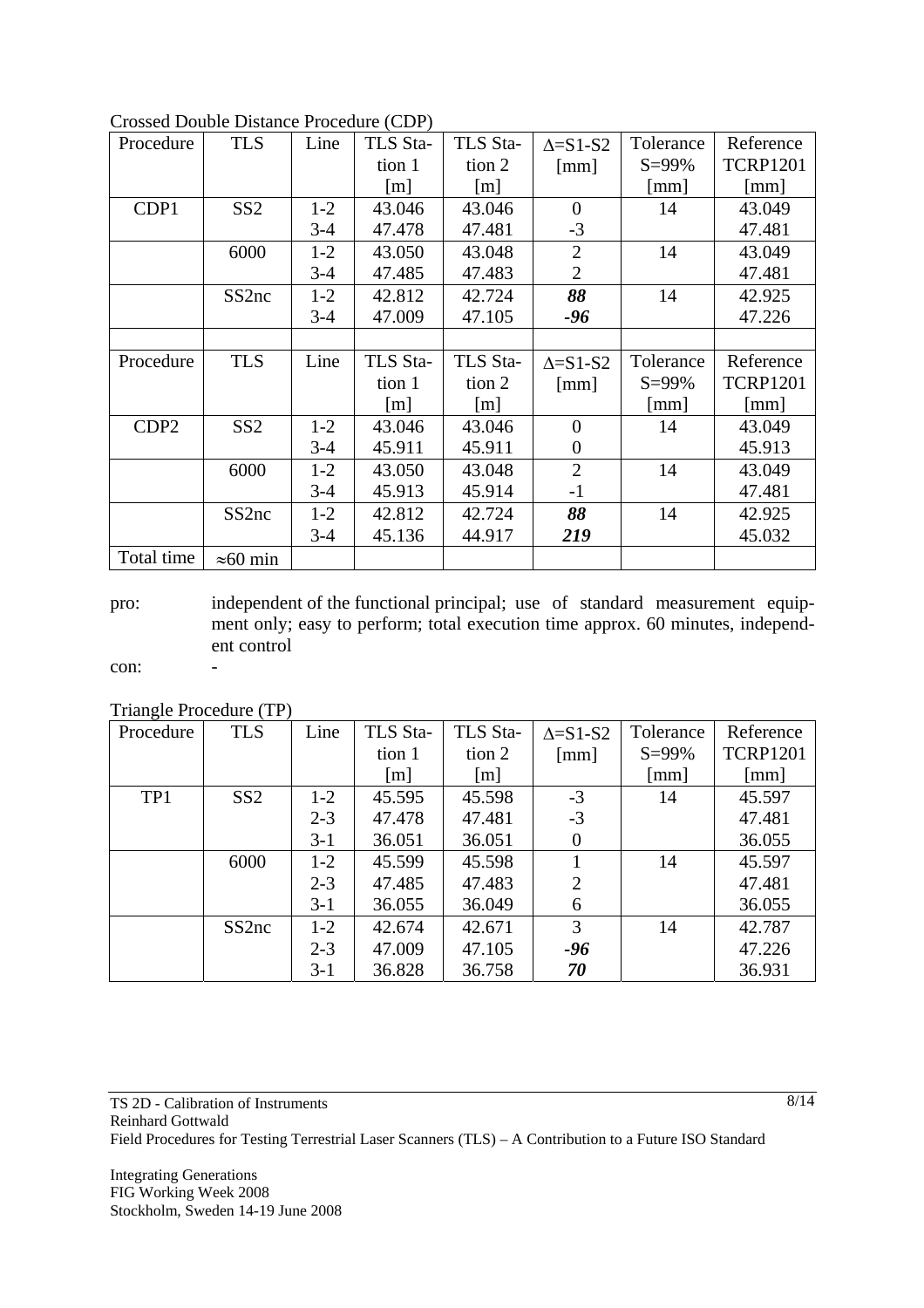| $\circ$         |                    |         |        |        |        |    |        |
|-----------------|--------------------|---------|--------|--------|--------|----|--------|
| TP <sub>2</sub> | SS2                | $1-2$   | 45.595 | 45.598 | $-3$   | 14 | 45.597 |
|                 |                    | $2 - 3$ | 45.911 | 45.911 |        |    | 45.913 |
|                 |                    | $3-1$   | 39.758 | 39.759 | -1     |    | 39.762 |
|                 | 6000               | $1-2$   | 45.599 | 45.598 |        | 14 | 45.597 |
|                 |                    | $2 - 3$ | 45.913 | 45.914 | -1     |    | 45.913 |
|                 |                    | $3-1$   | 39.762 | 39.757 |        |    | 39.762 |
|                 | SS <sub>2</sub> nc | $1 - 2$ | 42.674 | 42.671 | 3      | 14 | 42.787 |
|                 |                    | $2 - 3$ | 45.136 | 44.917 | 219    |    | 45.032 |
|                 |                    | $3-1$   | 40.280 | 40.475 | $-195$ |    | 40.386 |
| Total time      | $\approx 60$ min   |         |        |        |        |    |        |

Triangle Procedure (TP) cont.

pro: independent of the functional principal; use of standard measurement equipment only; easy to perform; total execution time approx. 60 minutes, independent control

con:

#### 3.1.6 Recommendations

In principle both multiline-procedures (CDP, TP) are suitable for a simplified field test of TLS. It is favorable to use sphere targets instead of plane targets. The procedures with a significant height difference in the test setup is to be preferred (CDP2, TP2), because deviations in the vertical angle measurement can be detected.



**Fig. 6** Sphere target

TS 2D - Calibration of Instruments Reinhard Gottwald Field Procedures for Testing Terrestrial Laser Scanners (TLS) – A Contribution to a Future ISO Standard

Integrating Generations FIG Working Week 2008 Stockholm, Sweden 14-19 June 2008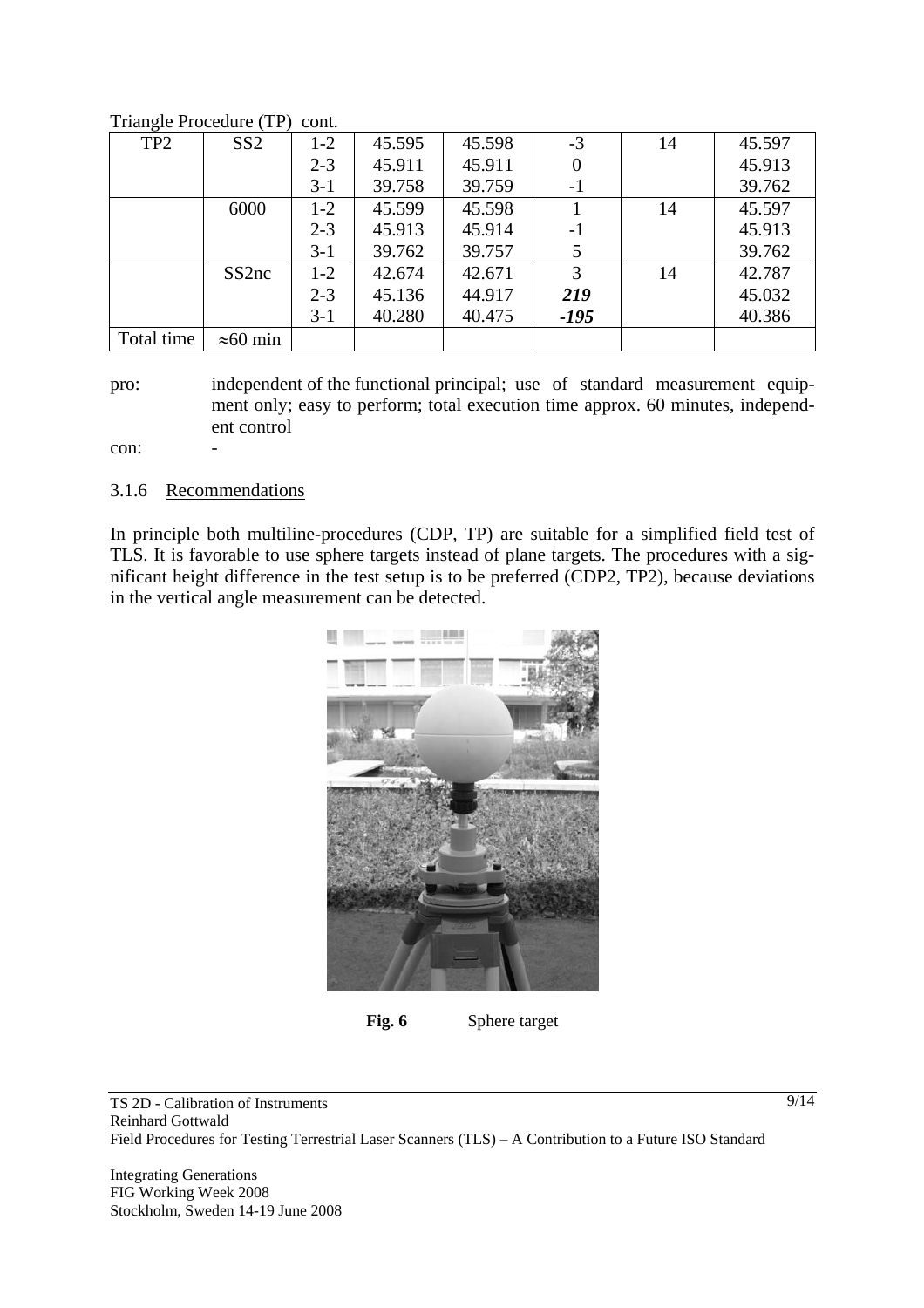To optimize the detection of zero-point errors of the TLS rangefinder, a slight modification of CDP and TP related to TLS station 2 is suggested (see fig 6).



Fig. 7 Optimized CDP and TP setup

### **3.2 Full Test Procedures**

The following boundary conditions are given for a full test procedure for TLS:

- more or less independent of the functional principal of the tested TLS
- use of reference sensor systems and/or fixed test setups is possible
- significant evaluation of accuracy und systematic deviations based on statistical processes
	- maximum time needed for measurements, evaluation and final decisions less than ½ day

#### 3.2.1 Parameters to be determined

In the context of a comprehensive test, a whole set of test parameters has to be determined (see e.g. Heister 2006, Kern 2008, Kersten et.al 2005, Staiger 2005, …)

The most important test parameters are:

- probing error
- spacing error
- flatness measurement error
- target error
- angle measurement deviation
- zero point error (range finder)
- scaling error (range finder)
- target offsets and sphere diameter

 $10/14$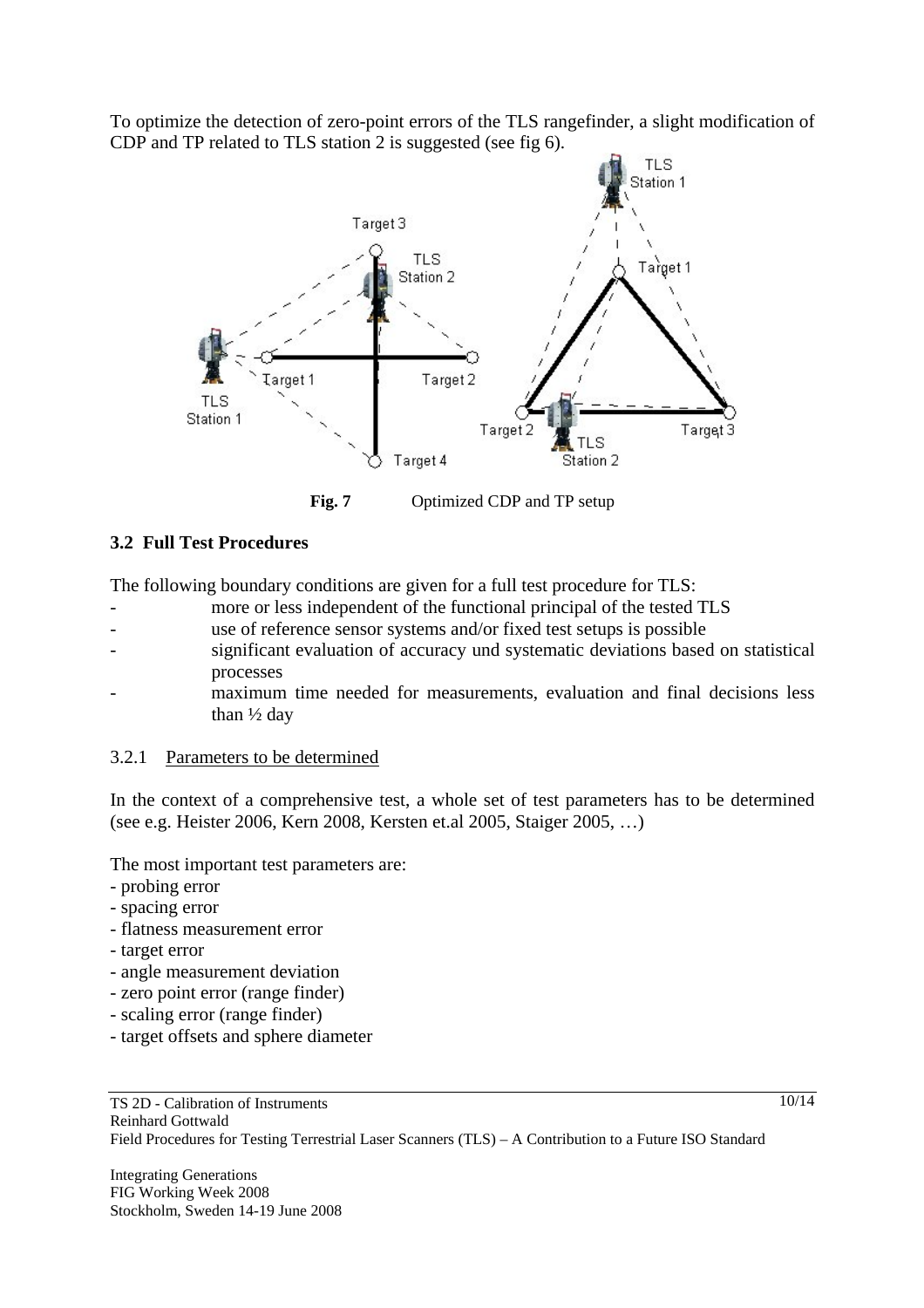### 3.2.2 Full Test Approach

For the full test procedure a modular approach is suggested to also enable scanner-specific tests. In this paper only the general approach is introduced, without dealing with the characteristics of specific scanner types (e.g. geodetic scanner, non geodetic scanner....) in relation to the test procedure.

### *Basic-Module*

The Basic-Module covers the determination of the following deviations: probing error, spacing error, target error, angle measurement deviation

It is suggested to set up a network with a minimum of 6 points which fulfill the following conditions:

- the network should cover the minimum and maximum range of the TLS

- the points should be distributed over the horizon as far as possible

- one point should be on a significantly different height level (preferably point 1, see Fig. 8)

- the network has to be referenced with an accuracy as high as possible (preferably with a total station)





The evaluation (probing error, spacing error) can be done with formulas given by Heister 2006. The target error can be determined out of a Helmert transformation (reference data vs. scanning data).

*Add-on Module 1 - zero point error (range finder)*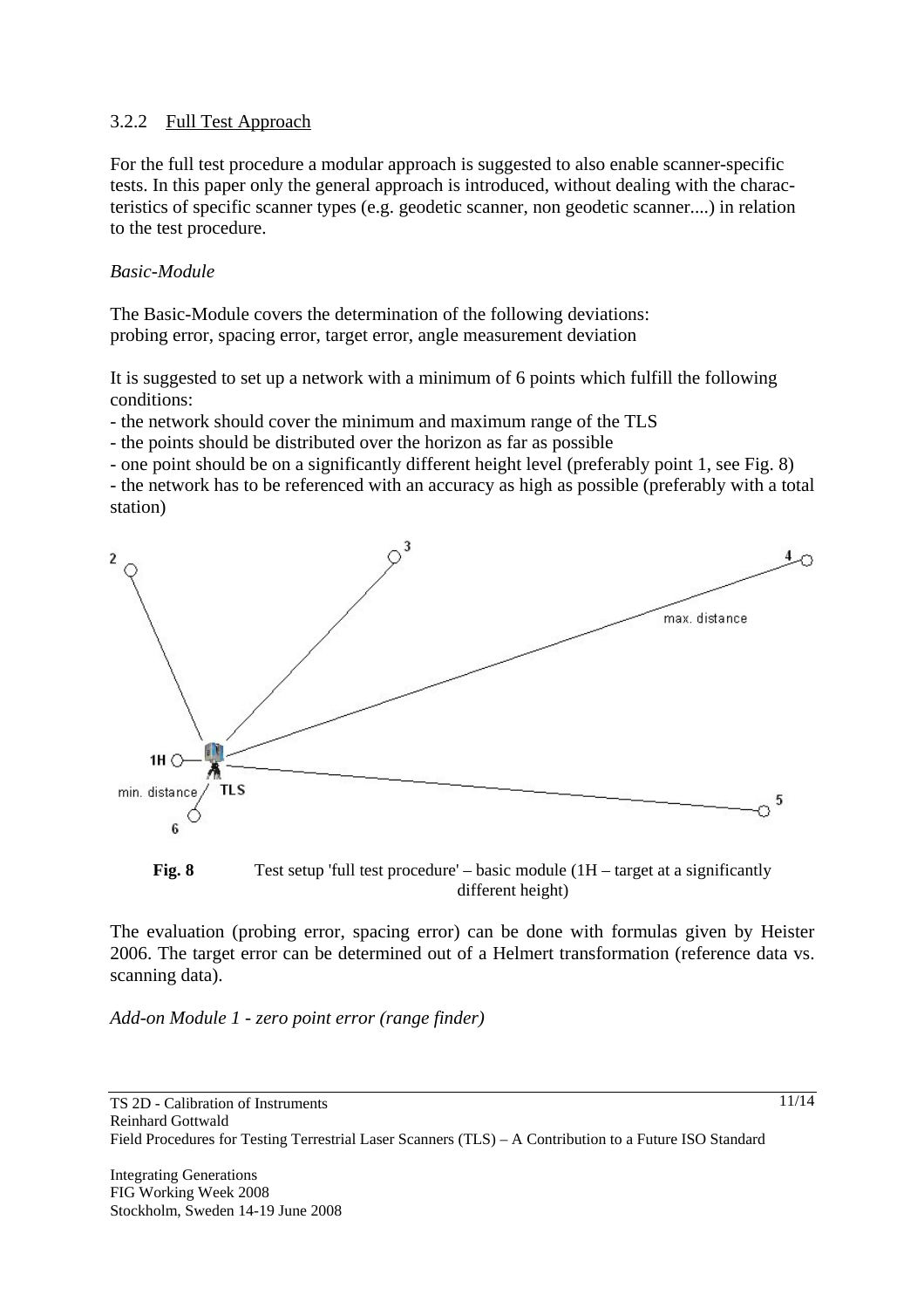To determine a zero point error of the TLS range finder unit, the classic EDM-baseline approach is suggested. This test can be performed with TLS with forced centering only.



Fig. 9 Test setup 'zero-point error' (Rothweiler, Schmid 2007)

### *Add-on Module 2 - flatness measurement error*

To determine the flatness measurement error, the use of a precisely tiltable plane is suggested. This can be measured (see e.g. Kersten 2005, Mechelke 2008) in single setups at different distances or in the basic test network (forced centering required).



**Fig. 10** Test setup 'flatness measurement error' (Rothweiler, Schmid 2007)

### **4. CONCLUSION**

It has been proven that it is possible to set up suitable simplified and full test procedures for TLS in the manner of the ISO17123 basic philosophy. It is recommended to use the Crossed Double Distance Procedure (version  $2 - CDP2$ ) as the simplified procedure und the basicmodule for the full test procedure. It is not recommended to incorporate the add-on modules into a future ISO-standard.

Hopefully the discussion about such a new standard will lead to the design of a suitable standard as fast as possible so that standardized and practice-suited test procedures will be available for the user in practice. These should naturally be implemented then by the system manufacturers into their scansoftware.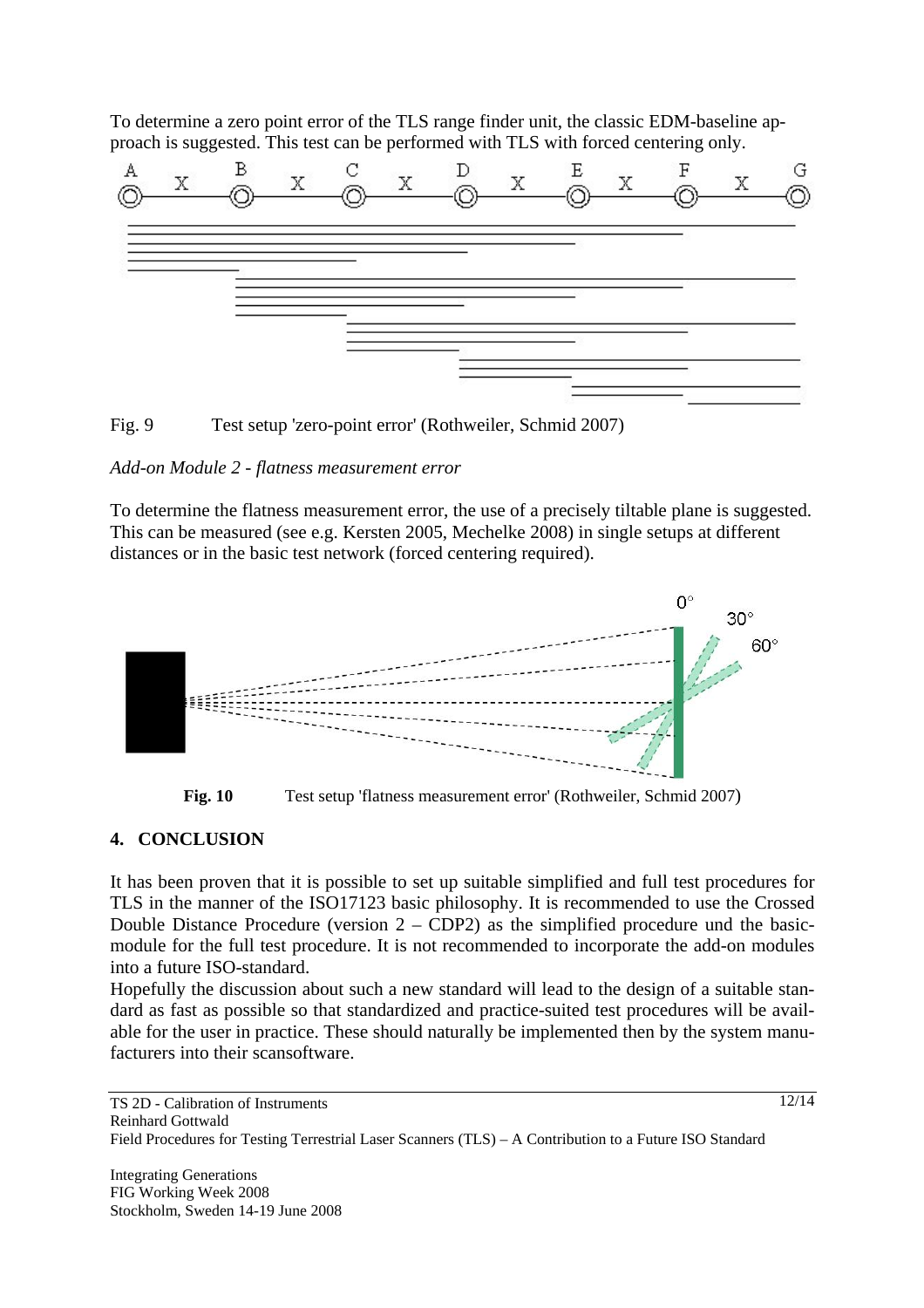#### **REFERENCES**

- ANNEN, B, GANTENBEIN, D. (2006): "Praxisnahe Annahme- und Überwachungsverfahren zur Beurteilung der Genauigkeit von Lasertrackern gemäss der geplanten Erweiterung der DIN EN ISO 10360". Diploma-Thesis, Fachhochschule Nordwestschweiz Muttenz. unplublished
- FIG (2004): "Recommended Procedures for Routine Checks of Electro-Oprical Distance Meters (EDM)". FIG-Publication No. 9 1994
- GOTTWALD, R. (2001): "Routine-Feldprüfverfahren für geodätische Sensoren Grundsätzliche Überlegungen und Strategien". In: Qualitätsmagement in der geodätischen Messtechnik. DVW-Schriftenreihe 42/2001, pp.179 – 188. Verlag Konrad Wittwer, Stuttgart
- GOTTWALD, R. ET.AL. (2006): "ISO 17123 Trimble S6 auf dem Prüfstand". Allgemeine Vermessungsnachrichten 04/2006, S. 135 – 141
- HEISTER, H. (2006): "Zur standardisierten Überprüfung von terrestrischen Laserscannern (TLS)". In: Terrestrisches Laser-Scanning (TLS 2006), Band 51, Schriftenreihe des DVW: 15-34, Augsburg 2006.
- HUEP., W. (2001): "Normen zur Überprüfung der Genauigkeit geodäzischer Instrumente Stand und Ausblick". In: Qualitätsmagement in der geodätischen Messtechnik. DVW-Schriftenreihe 42/2001, pp.152 – 178. Verlag Konrad Wittwer, Stuttgart
- INTERNATIONAL ORGANIZATION FOR STANDARDIZATION (2001-2007): "ISO 17123 Optics and optical instruments – Field procedures for testing geodetic and surveying instruments – Part 1 - 8".
- KERN, F. (2008): "Prüfung und Kalibrierung von terrestrischen Laserscannern". In: Luhmann/Müller ,Photogrammetrie-Laserscanning-Optische 3D Messtechnik - Beiträge der Oldenburger 3D-Tage 2008'
- KERSTEN, TH.P. ET.AL. (2005): "Investigations into the Accuracy Behavior of the Laser Scanning System Mensi GS100". In: Gruen/Kahmen ,Optical Measurement Techniques VII' Vol. 1 pp. 122-131
- LICHTI, D. ET.AL. (2000A): "Benchmark Testing on a Threee-Dimensional Laser Scanning System". Geomatics Research Australasia,  $72$  pp.  $1 - 23$
- LICHTI, D. ET.AL. (2000B): "Calibration and testing of a terrestrial scanner". Int. Arch. of Photogrammetry an d Remote Sensing, Vol. XXXIII, Part B5, pp. 485 - 492
- LICHTI, D. ET.AL. (2007): "Self Calibration an Analysis of the Surphaser 25HS 3D Scanner". FIG Working Week 2007, Hong Kong SAR, TS 8C
- MECHELKE, K. ET.AL. (2008): "Geometrische Genauigkeitsuntersuchungen neuester terrestrischer Lasersannersysteme – Leica Scanstation 2 und Z+F IMAGER 5006 ". In: Luhmann/Müller ,Photogrammetrie-Laserscanning-Optische 3D Messtechnik - Beiträge der Oldenburger 3D-Tage 2008'
- MÜLLER, D., WÜRSCH, M. (2001): "Cyrax 2500 Laserscanner Feldprüfverfahren und Verifizierung". Diploma-Thesis, Fachhochschule beider Basel, Muttenz. unplublished
- ROTHWEILER, M., SCHMID, L. (2007): " Grundlagen für eine ISO-Prüfnorm für Terrestrische Laserscanner (TLS) ". Diploma-Thesis, Fachhochschule Nordwestschweiz, Muttenz. unplublished
- RÜEGER, J.M., GOTTWALD, R. (2001): "Field Tests and Checks for Electronic Tacheometers". Trans Tasman Surveyour No. 4 p. 18 – 26

13/14